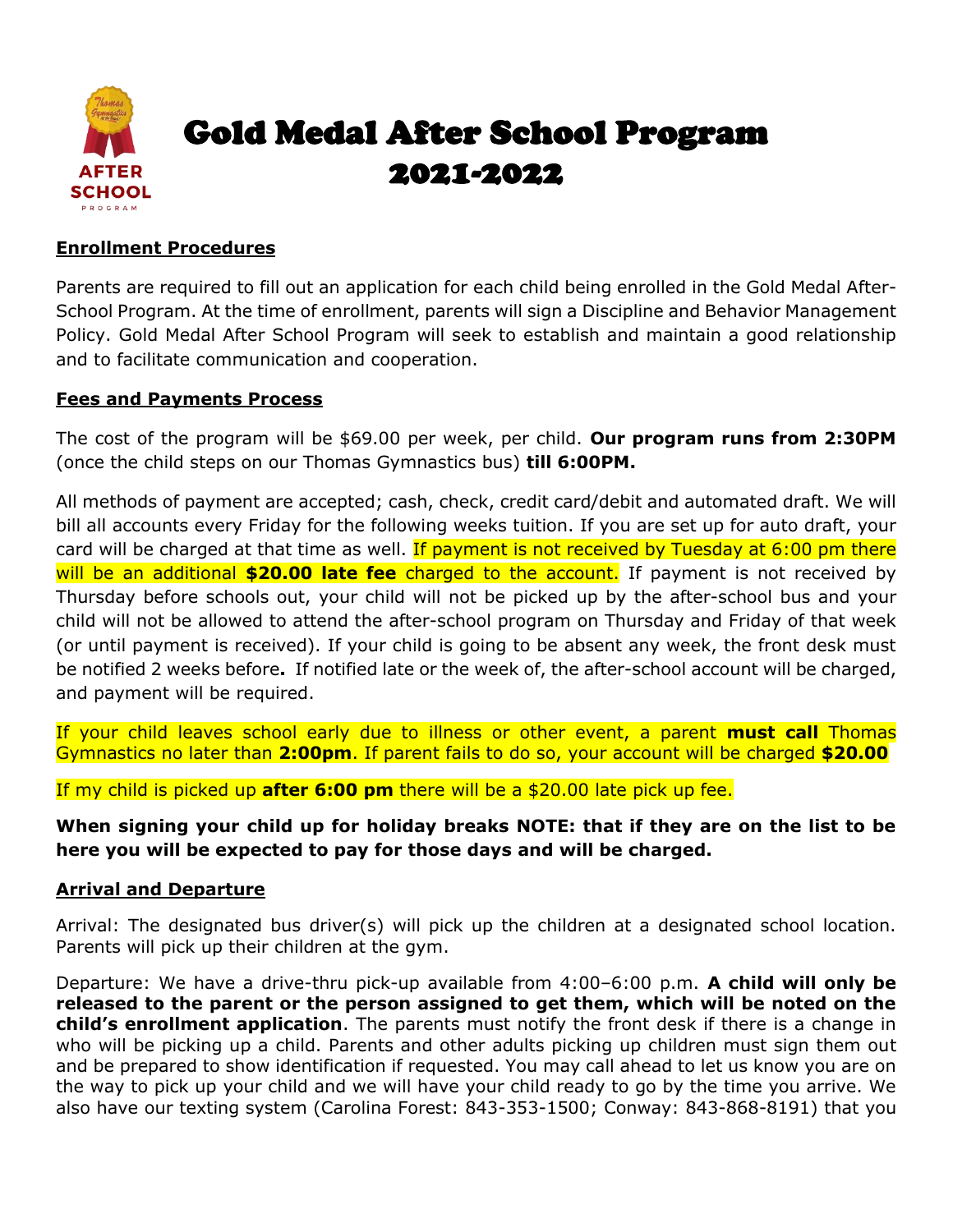may text with your name, as well as the child's name in which you are picking up, so we can have the child ready for your arrival.

## **Supervision and Discipline**

Our goal is to make the Gold Medal After School Program a fun and safe learning environment for everyone. We strive to teach our children self-discipline and self-respect. If circumstances do occur privileges will be limited or taken away until the child can participate appropriately, and a written explanation will be sent home.

## **Personal Belongings**

Thomas Gymnastics' staff members will not be held responsible for lost, stolen or damaged items. Please leave all valuables at home, including electronics outside of what may be needed for homework. We will keep found items till the end of each week. If your belongings are left after we close on Friday, the items will be donated.

#### **Snacks**

Thomas Gymnastics provides afternoon snack. However, we do have a soda and vending machine available. If children bring their own money for snacks, it needs to be secured and is not our responsibility if lost, stolen, or misplaced.

## **Health Policies**

Children attending the program should have school insurance or private coverage. If a child becomes ill during the day, they will be isolated from the group and parents will be notified immediately and must pick up the child as soon as possible. If the child needs emergency care and the parents cannot be located; they will be taken to the doctor who is authorized by the parents on the enrollment application. In case of a serious accident requiring emergency treatment, the emergency room of McLeod or Conway will be used. The staff will not administer medicine without special/written permission and specific instructions from the child's doctor. **Prescription medicine must be sent in the original container with instructions on the label.** 

## **Inclement Weather**

The after-school program is closed when schools are closed for inclement weather. The center will not operate when school closes at the end of the regular day because of hazardous weather. If weather conditions become hazardous between 2:45pm and 6:00pm on a regular school day, parents should pick up their children as soon as possible.

If you have questions or concerns regarding the Program Guidelines, please contact us at 843- 353-1500 or by email at [goldmedalafterschool@gmail.com.](mailto:goldmedalafterschool@gmail.com)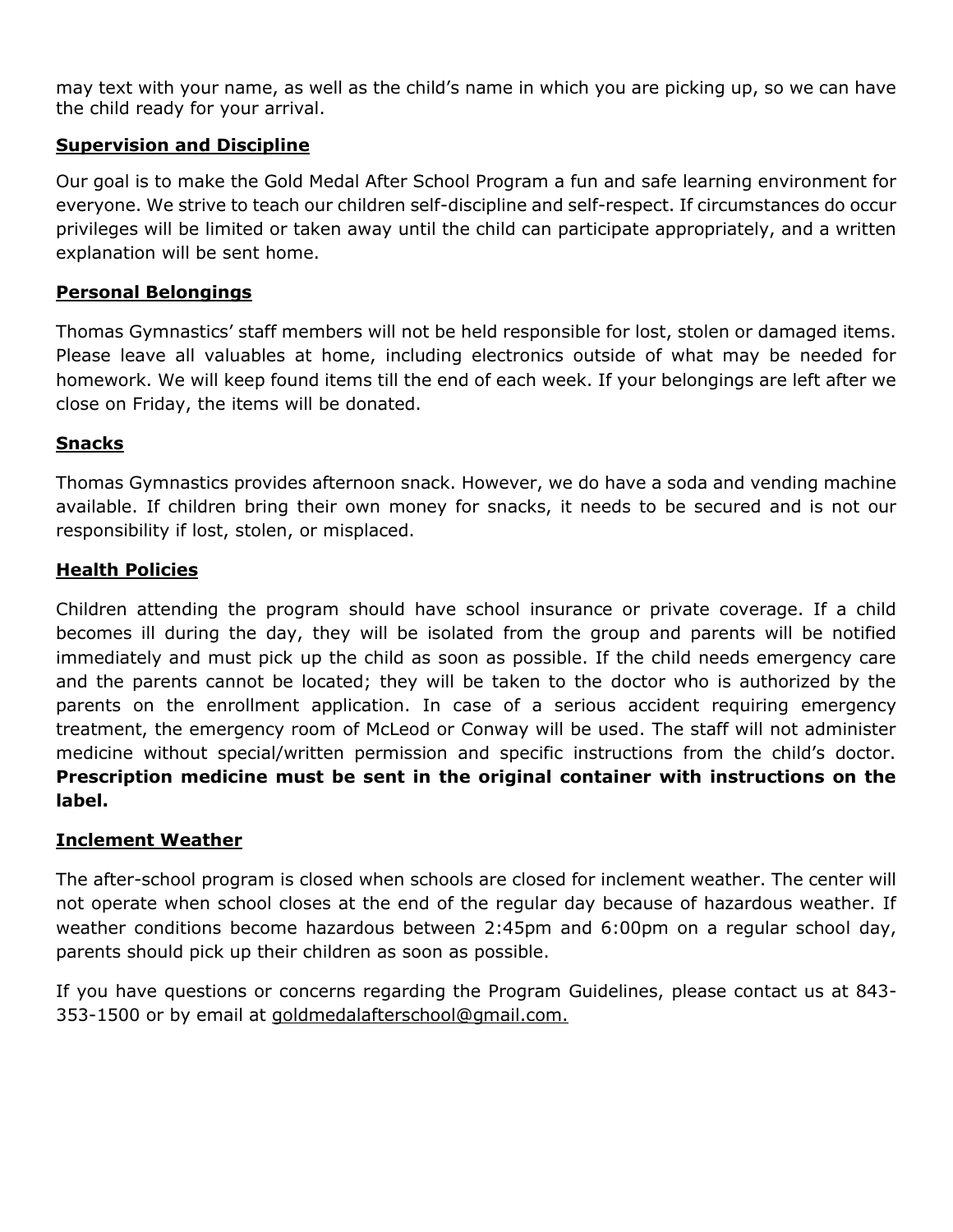# **Daily School (General) Itinerary**

| <b>Thomas Gymnastics Itinerary</b> |                         |                         |                         |                     |  |  |
|------------------------------------|-------------------------|-------------------------|-------------------------|---------------------|--|--|
| <b>Monday</b>                      | <b>Tuesday</b>          | Wednesday               | Thursday                | <b>Friday</b>       |  |  |
| Arrival $-3:30$ Gym                | Arrival $-3:30$ Gym     | Arrival $-3:30$ Gym     | Arrival $-3:30$ Gym     |                     |  |  |
| Play                               | Play                    | <b>Play</b>             | <b>Play</b>             | Arrival $-3:30$ Gym |  |  |
| $3:30PM - 4:15PM$                  | $3:30PM - 4:15PM$       | $3:30PM - 4:15PM$       | $3:30PM - 4:15PM$       | Play                |  |  |
| <b>Snack</b>                       | <b>Snack</b>            | <b>Snack</b>            | <b>Snack</b>            | $3:30PM - 4:15PM$   |  |  |
| $4:15PM - 4:45PM$                  | $4:15PM - 4:45PM$       | $4:15PM - 4:45PM$       | $4:15PM - 4:45PM$       | <b>Snack</b>        |  |  |
| Homework / Read                    | Homework / Read         | Homework / Read         | Homework / Read         | $4:15PM - 5:55PM$   |  |  |
| Time / Craft                       | Time / Craft            | Time / Craft            | Time / Craft            | <b>FUN FRIDAY</b>   |  |  |
| $4:45PM - 5:55PM$                  | $4:45PM - 5:55PM$       | $4:45PM - 5:55PM$       | $4:45PM - 5:55PM$       | <b>ACTIVITIES</b>   |  |  |
| <b>Outside (Weather</b>            | <b>Outside (Weather</b> | <b>Outside (Weather</b> | <b>Outside (Weather</b> |                     |  |  |
| Permitting) / Group                | Permitting) / Group     | Permitting) / Group     | Permitting) / Group     | 5:55PM - 6:00PM     |  |  |
| Play                               | Play                    | <b>Play</b>             | <b>Play</b>             | Clean Up / Depart   |  |  |
| 5:55PM - 6:00PM                    | 5:55PM - 6:00PM         | 5:55PM - 6:00PM         | 5:55PM - 6:00PM         |                     |  |  |
| Clean Up / Depart                  | Clean Up / Depart       | Clean Up / Depart       | Clean Up / Depart       |                     |  |  |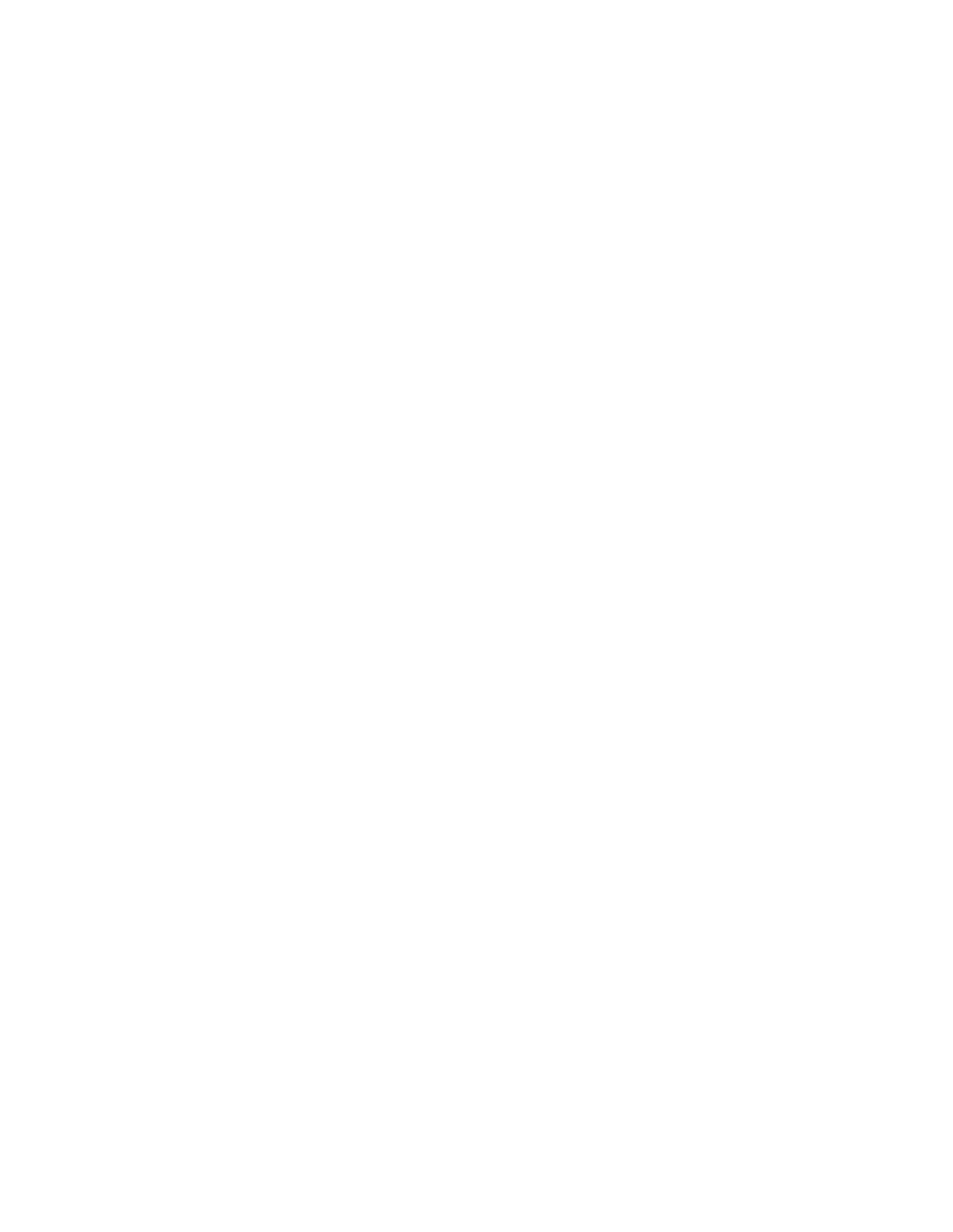

Office Use Only: Record Date: \_\_\_\_\_\_\_\_\_

Initials: \_\_\_\_\_\_\_\_Start Date: \_\_\_\_\_\_\_\_\_\_\_\_\_

# **GOLD MEDAL AFTER SCHOOL REGISTRATION FORM**

|                                                   | Student's name                                                                                                   |                 |                                                                                                                                      |  |  |
|---------------------------------------------------|------------------------------------------------------------------------------------------------------------------|-----------------|--------------------------------------------------------------------------------------------------------------------------------------|--|--|
|                                                   | Age _________                                                                                                    | Grade _________ |                                                                                                                                      |  |  |
|                                                   |                                                                                                                  |                 |                                                                                                                                      |  |  |
|                                                   |                                                                                                                  |                 |                                                                                                                                      |  |  |
|                                                   | Age _________                                                                                                    | Grade           |                                                                                                                                      |  |  |
|                                                   |                                                                                                                  |                 |                                                                                                                                      |  |  |
|                                                   |                                                                                                                  |                 |                                                                                                                                      |  |  |
|                                                   |                                                                                                                  |                 |                                                                                                                                      |  |  |
|                                                   |                                                                                                                  |                 |                                                                                                                                      |  |  |
|                                                   |                                                                                                                  |                 | Mom Work: __________________________                                                                                                 |  |  |
|                                                   |                                                                                                                  |                 |                                                                                                                                      |  |  |
|                                                   |                                                                                                                  |                 |                                                                                                                                      |  |  |
| sleeping habits, special fears, like or dislikes. | Is your child currently enrolled in a gymnastics class? YES _____ NO___                                          |                 | Please give any information concerning your child which will be helpful in His/her experience in group living (such as play, eating, |  |  |
|                                                   |                                                                                                                  |                 |                                                                                                                                      |  |  |
| contacted immediately.                            |                                                                                                                  |                 | I agree that the program director has the authorization to obtain emergency care for my child in the event that I cannot be          |  |  |
|                                                   | Parent/Guardian Signature 2008 2009 2010 2020 2031 2040 2051 2062 207 208 209 209 209 209 209 209 209 209 209 20 |                 | <b>Date: Date: Date: Date:</b>                                                                                                       |  |  |
|                                                   |                                                                                                                  |                 | If your child is to be picked up by anyone other than a person listed below, you must send a written note. Otherwise, the child will |  |  |
| not be permitted to leave.                        |                                                                                                                  |                 |                                                                                                                                      |  |  |
| 1.                                                |                                                                                                                  |                 |                                                                                                                                      |  |  |
| 2.                                                |                                                                                                                  |                 |                                                                                                                                      |  |  |
| 3.                                                |                                                                                                                  |                 |                                                                                                                                      |  |  |
| 4.                                                |                                                                                                                  |                 |                                                                                                                                      |  |  |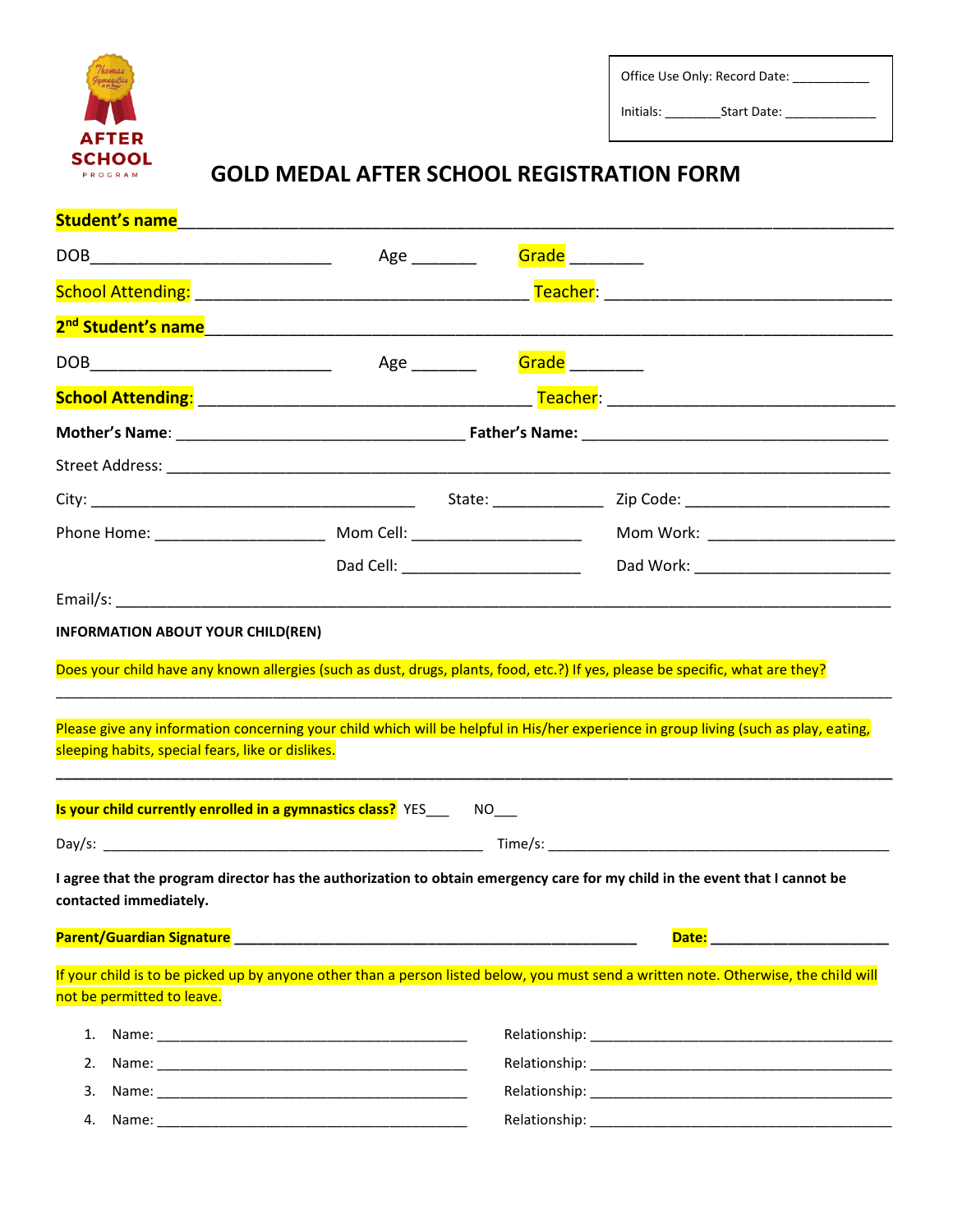## **Discipline and Behavior Management**

## **Rules**

- *-* Students must keep hands, feet, and objects to himself/herself.
- *-* Students must show respect for ALL staff and other students.
- *-* Students must use appropriate language.
- *-* Students must use movement and voice levels that are acceptable for the setting.
- *-* Students must respect program's grounds and refrain from damaging property.

## **Consequences**

**1st offense:** a warning is given 2nd **offense:** time out from activities **3rd offense:** time out from activities, written documentation and/or parent contact. **Repeated offenses:**  After 3 offenses have been documented there will be a parent meeting requested and dismissal from program is possible.

## **If behavior is severe, regardless of the offense, parent will be contacted immediately.**

**Dismissal of a child** from the program will occur at any time that a child's behavior is determined to be detrimental to his or her own well-being or to the well-being of others in the program.

Automatic dismissal will also occur when a child is habitually left after scheduled closing time (over two times in a one-month period) or by failure to promptly pay for the services.

# **I, THE UNDERSIGNED PARENT/GUARDIAN OF \_\_\_\_\_\_\_\_\_\_\_\_\_\_\_\_\_\_\_\_\_\_\_\_\_**

(CHILD'S FULL NAME), DO HEREBY STATE THAT I HAVE RECEIVED AND DISCUSSED WITH MY CHILD A COPY OF THE CENTER'S DISCIPLINE AND BEHAVIOR MANAGEMENT POLICY.

**BULLY FREE ZONE:** We at Gold Medal After School maintain a "BULLY FREE ZONE" in accordance to these rules above.

## **Parent/Guardian Signature \_\_\_\_\_\_\_\_\_\_\_\_\_\_\_\_\_\_\_\_\_\_\_\_\_ Date\_\_\_\_\_\_\_\_\_**

# **Advertising Release**

By signing below, you also acknowledge that pictures of your child might be taken by staff to be used for advertising purposes for Thomas Gymnastics at the Beach. I understand that my son or daughter may be included in video tape or photography taken during after school hours. I hereby grant Thomas Gymnastics, it successors, assignees, sponsors, and all other commercial exhibitors the exclusive right to photograph and/or videotape my son or daughter and further to utilize my son or daughters name and face as part of advertising and promotion of Thomas Gymnastics without reservation. In granting this, I understand that Thomas Gymnastics is under no obligation to exercise any of its rights and privileges hereby granted.

## Parent/Guardian Signature \_\_\_\_\_\_\_\_\_\_\_\_\_\_\_\_\_\_\_\_\_\_\_\_\_\_\_\_\_\_\_\_\_Date\_